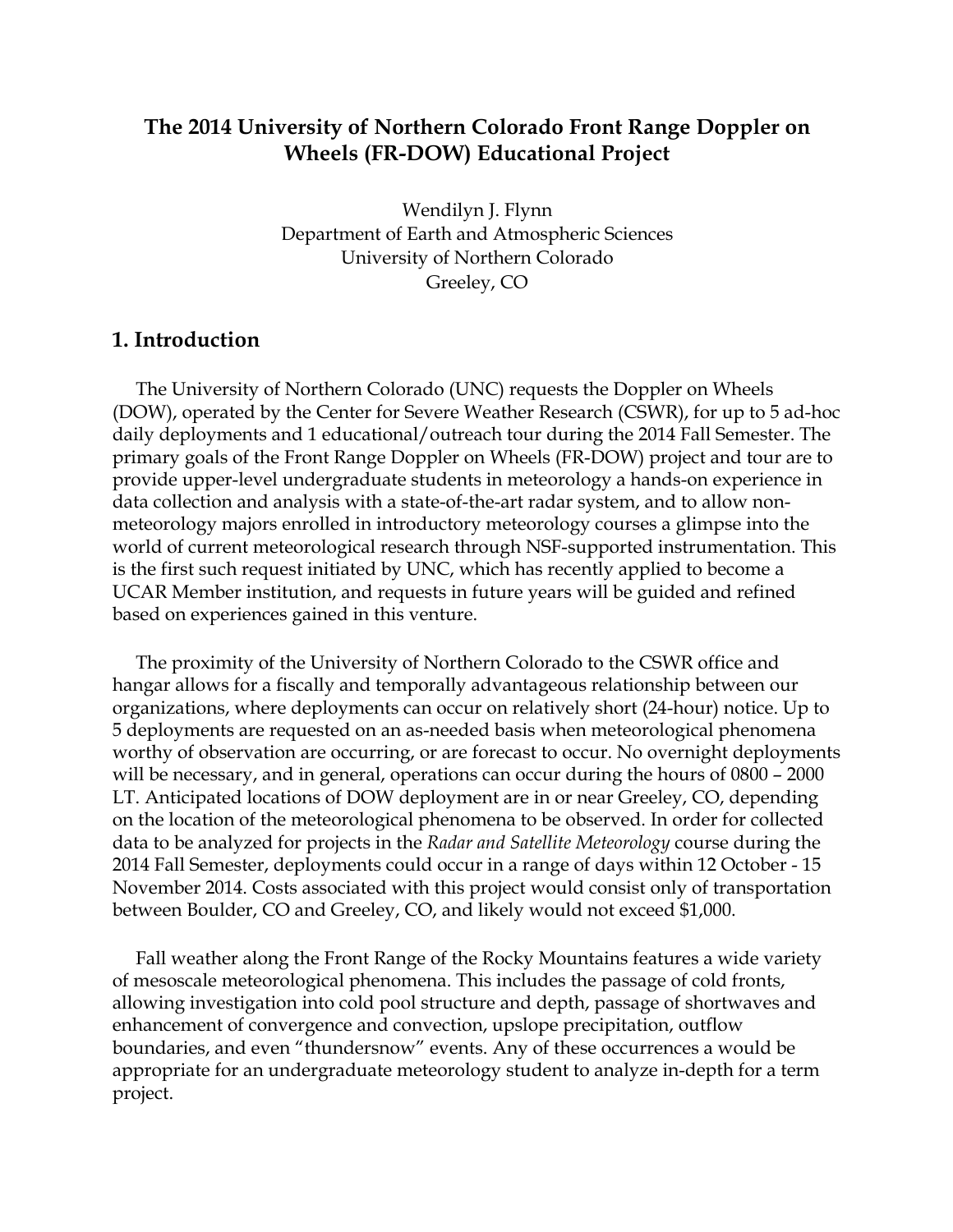#### **2. Educational Activities**

 The primary focus for educational activities is to provide a field experience for students enrolled in *Radar and Satellite Meteorology* (MET 465) that will enhance their understanding of radar theory and application through data collection and analysis, culminating in a final project. *Radar and Satellite Meteorology* is a junior-level course for undergraduates, which requires a background in calculus, physics, and physical meteorology. This course has recently been redesigned to incorporate more rigorous material in the fundamentals of radar theory and interpretation of radar imagery, and a project involving data collection and analysis is an ideal complement to the content of course lectures. 6 undergraduates are currently enrolled in this course. An additional 3- 5 undergraduates and 1 graduate student in the meteorology program within the Department of Earth and Atmospheric Sciences will be invited to participate. These students will be trained in DOW operation in order to assist with data collection on deployments. All participating students will be strongly encouraged to pursue further analysis of data collected during FR-DOW as part of a (non-required) senior research project.

 The first month of *Radar and Satellite Meteorology* is devoted to electromagnetic theory, components of radar hardware, and fundamentals in radar theory that will provide students with a solid foundation for working with the DOW. At least two homework assignments will be directly connected with the DOW to familiarize students with characteristics of the DOW and scan strategies for different meteorological events we may observe. The term project will include construction and interpretation of unique datasets the students themselves have collected. Students will be expected to produce publication-quality figures and describe their experiment and observations in a 10-page paper. Term projects will be due at the date of their final exam. In addition to student assessment through homework and the term project, questions related to the DOW will appear on their in-class exams.

 Students in *Radar and Satellite Meteorology* will also complete a survey before and after their experience with the DOW. This will enable documentation of their expectations going into this project and the perceived benefits or disadvantages of the project. Student responses to the survey will be analyzed and used internally to improve the structure and goals of the project and future DOW Educational Requests. This report will be be included in the summary report to NSF.

 Meteorological computational facilities at UNC feature a Linux cluster and a meteorology lab with dual-boot Windows/Linux machines, which have the NCAR SOLOiii radar software application installed. Additional data analysis and visualization with IDV and Python will be explored.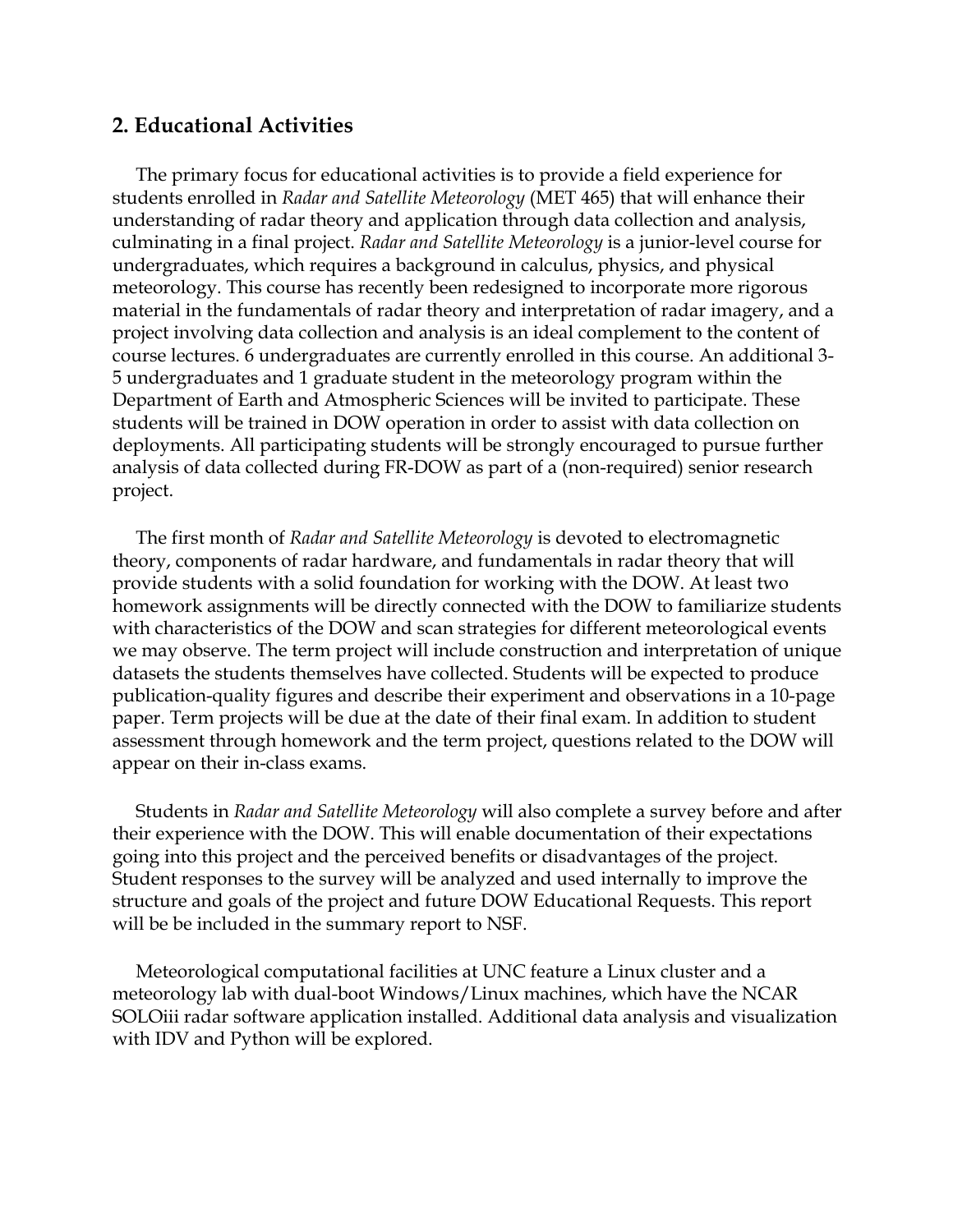### **3. Outreach Activities**

 The focus of outreach activities is to introduce non-meteorology majors at UNC to an exciting, high-profile facility used in atmospheric research that they would most likely only see on specialty weather documentaries or television series. Two introductory-level courses in meteorology are being offered in the 2014 Fall Semester that would benefit from a tour of the DOW: *Our Violent Atmosphere* (MET 110; 104 students), and *General Meteorology* (MET 205; 58 students). A homework assignment featuring the DOW with reflectivity and velocity imagery will be created for *General Meteorology*, and attendance will be required. MET 110 fulfills a science liberal arts elective for non-meteorology undergraduate students. These students will be offered class credit for attending the DOW tour, in hopes of sparking greater interest in students when it comes to appreciating science, and in particular, the field of meteorology.

# **4. Facility Request Form for Educational Activities**

| <b>Requestor Name</b>                       | Wendilyn J. Flynn                                                                                                                  |
|---------------------------------------------|------------------------------------------------------------------------------------------------------------------------------------|
| <b>Institution and Address</b>              | Dept. of Earth & Atmospheric Sciences<br>University of Northern Colorado<br>Campus Box 100<br>501 20th Street<br>Greeley, CO 80639 |
| Phone and Email                             | $(970)351 - 1071$<br>wendilyn.flynn@unco.edu                                                                                       |
| Faculty Advisor Name (if student requestor) |                                                                                                                                    |

#### **Part I: General Information**

# **Part II: Project Description**

| Project Title                                    | <b>FR-DOW</b>                                                   |
|--------------------------------------------------|-----------------------------------------------------------------|
| Project Location                                 | Greeley, CO and surrounding areas                               |
| Start and End Dates of Field Deployment          | Oct 12 – Nov 15 (flexible; plan to<br>operate on ad-hoc basis)  |
| NSF Facilities requested (type and # of systems) | One Doppler on Wheels (DOW) radar,<br>polarimetric if available |
| Number of Expendables requested (if applicable)  | None                                                            |

## **Part III: Educational Activities Description**

| Number of students actively involved | Graduate: 1               |
|--------------------------------------|---------------------------|
|                                      | Undergraduate: $~8$       |
|                                      | Tours: Undergraduate >100 |